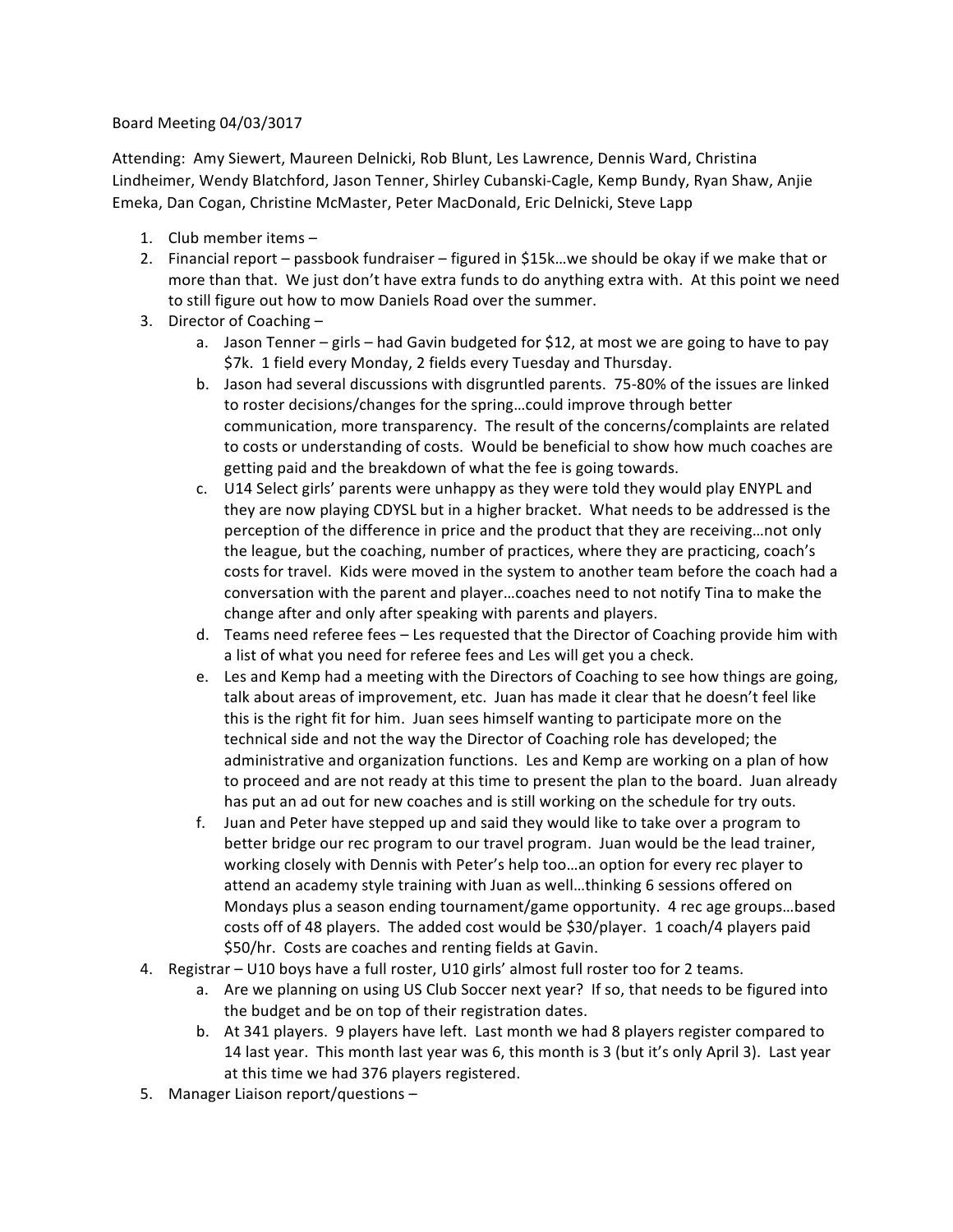- a. End of year survey would like some questions geared towards how was your manager so we know whether to invite that person to be a manager again. Tina thinks we need to revisit our discount program as she thinks it's not enough. Wendy will come to the next board meeting with a proposal on how to discount managers.
- b. Need to have a manager application on the club website....we don't have a process to pair a manager with a coach. Wendy would like to see interested parents directed to the website for the application at try outs as part of the process.

## 6. Calendar dates  $-$

- $4/1$  CDYSL late withdrawal date (forfeit team commitment fee + \$500 late withdrawal)
- $4/1$  May Day volunteer sign ups open up to parents
- 4/3 Gavin Park Fields Closed Maintenance/Fertilization Board meeting at Harvey's
- Paul Brock scholarship committee selected & applications due end of break 4/24 4/8-4/9 Guilderland United SC Cap City Girls College Showcase
- $4/13$  CDYSL General Meeting @ Sand Creek Middle School 7pm Tina is attending
- 4/15 Rosters and guest passes to be returned to coaches/managers (Tina will get back on  $4/15$ )
- 4/17-4/23Showball tournament
- 4/23 CDYSL Spring league play beings

Dennis is gone 4/14-4/23, so if we need to use Charb, we need someone else there.

We only have 2 teams scheduled for Showball; not worth opening the facility and other things that need to be done...need to cancel

- 7. Website update  $-$  it's getting updated little by little
- 8. Indoor facility update Still exploring opportunities; still working on getting on the Town of Wilton board's agenda.
- 9. May Day we are on track with registration. Need boys' teams for  $2^{nd}$  division. We have 89 teams registered currently. Need about 25 but they are trickling in every day. On target for volunteers. On target for bond checks; only missing 5. Maureen will send DOC's list of who has registered; they can then send to all coaches.
	- a. We have someone who wants to donate money via credit card...can we set up a pay pal and set up a link on the website? SI Play charges 6%...so we don't want to do it through them. Christine moves we create a pay pal, Wendy 2nds, all in favor, no one opposed.
	- b. Doing a basket raffle for fundraiser at May Day as well. As a board, we would like to put together donated items to make 2 baskets. Wendy doing sign up genius for basket donations.
- 10. Adding a meeting May 15 7pm since there is so much to do in May in addition to May 1.
- 11. Charbs roof leaks still working on it. The Charboneau's are fully aware that this is still a problem.
- 12. Approval of minutes from March board meeting. Christine motions to approve, Shirley 2nds, all in favor.
- 13. Dan Cogan got a couple of donations for Paul Brock. Also, The Barrel House on Beekman (owners both former SWSC players) offered to do a night where all proceeds go to the club.
- 14. Daniels Road Skidmore has agreed to put an agreement for  $$1/yr$ , renewable annually but insurance requirements of adults around children and on their property. Our current risk management is not enough. Les has sent the insurance requirements over to our insurance